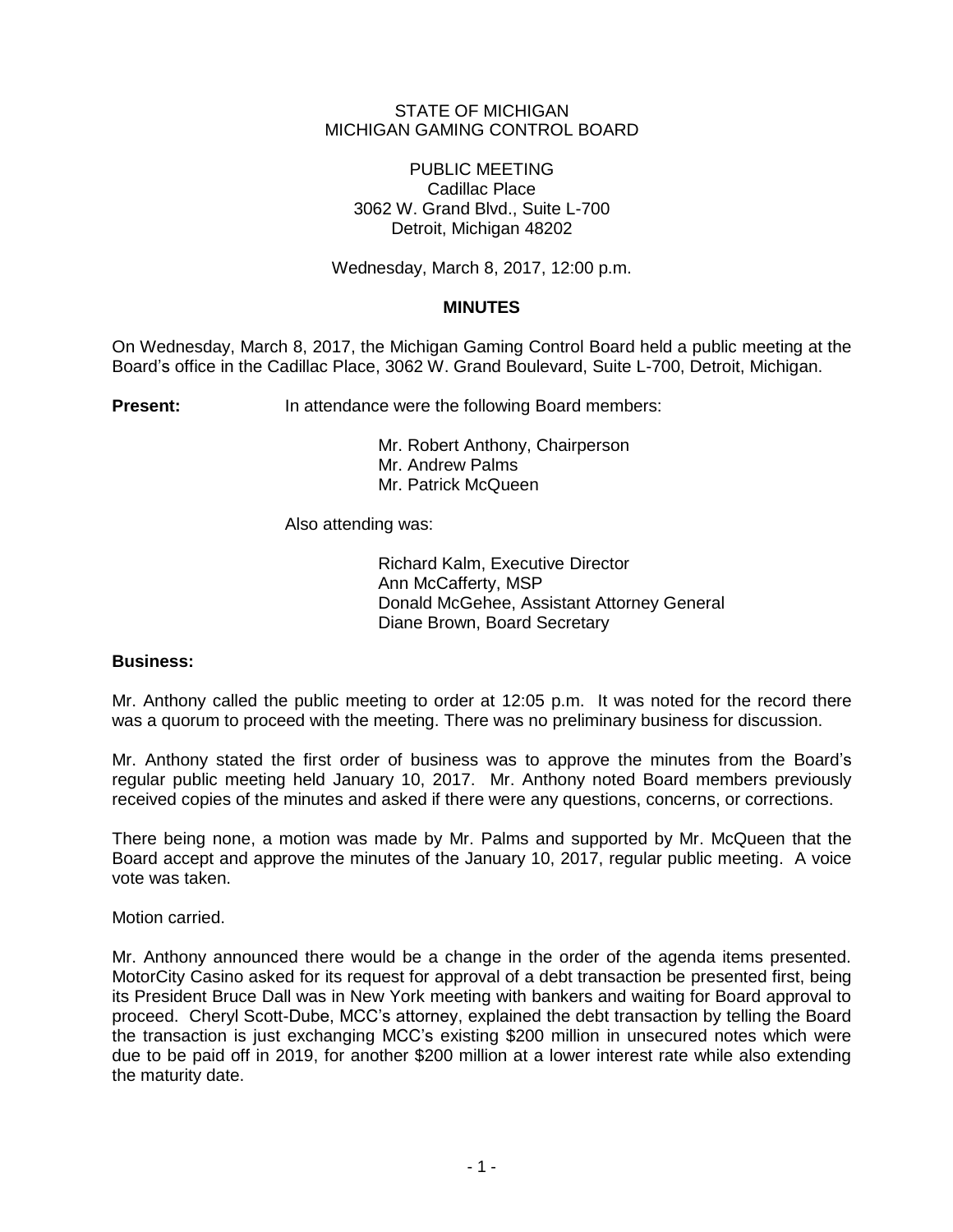There were no questions from Board members therefore, a motion was made by Mr. Palms and supported by Mr. McQueen for Board approval. A voice vote was taken.

## Motion carried.

Next, the Board considered for approval the recommendation of the Executive Director and the Casino Audit & Enforcement Division's staff regarding the 131 Level 1 and 2 occupational license applications.

There being no questions from Board members, it was moved by Mr. McQueen and supported by Mr. Palms that the Board enter an Order accepting and adopting the recommendations of the Executive Director and the Casino Audit & Enforcement Division for the pending Level 1 and 2 occupational license applications. A voice vote was taken.

# Motion carried.

Next the Board considered adopting Board Resolution number 2017-01 honoring Mr. Michael Watza for his eight years of service to the Board. Mr. Anthony read a portion of the Resolution to the audience. Mr. Palms put forth a motion to adopt which was supported by Mr. McQueen. A voice vote was taken.

# Motion carried.

The next agenda item was consideration of the Licensing & Investigations Division's recommendation regarding the pending supplier license applications of AGS, LLC; BBMK Contracting, LLC d/b/a Blue Team Restoration; and Gardner Signs, Inc.

There were no questions from Board members. A motion was made by Mr. McQueen and supported by Mr. Palms that the Board enter the Orders finding and concluding the applicants are eligible and suitable for licensure and, accordingly, grant the requests. A voice vote was taken.

# Motion carried.

Executive Director Richard Kalm presented his report to the Board stating since the January 10, 2017 meeting, one new employee was hired, two employees were promoted, and one resigned their position. MGCB has 137 full-time employees and 14 vacant positions.

With regard to the Board's budget, as of February 28, 2017, total expenditures were \$8,534,216 leaving an unexpended balance of \$20,102,484 in appropriated funding for fiscal year 2017, which includes funds for anticipated expenditures to the Attorney General's Office and the Michigan State Police.

For casino operations, Mr. Kalm reported aggregate revenue for the three Detroit casinos for the month of February was up 0.7 percent when compared to the same month last year. Revenue was up 4.7 percent when compared to January 2017. For year-to-date February 28, 2017, the aggregate revenue for the Detroit casinos was up 1.7 percent compared to the same period last year.

For the month ending February 28, 2017, MGM's revenue was up 1.9 percent to \$48.1 million, MotorCity was up 0.4 percent to \$40.6 million, and Greektown was down 0.8 percent to \$28.6 million when compared to the same month last year.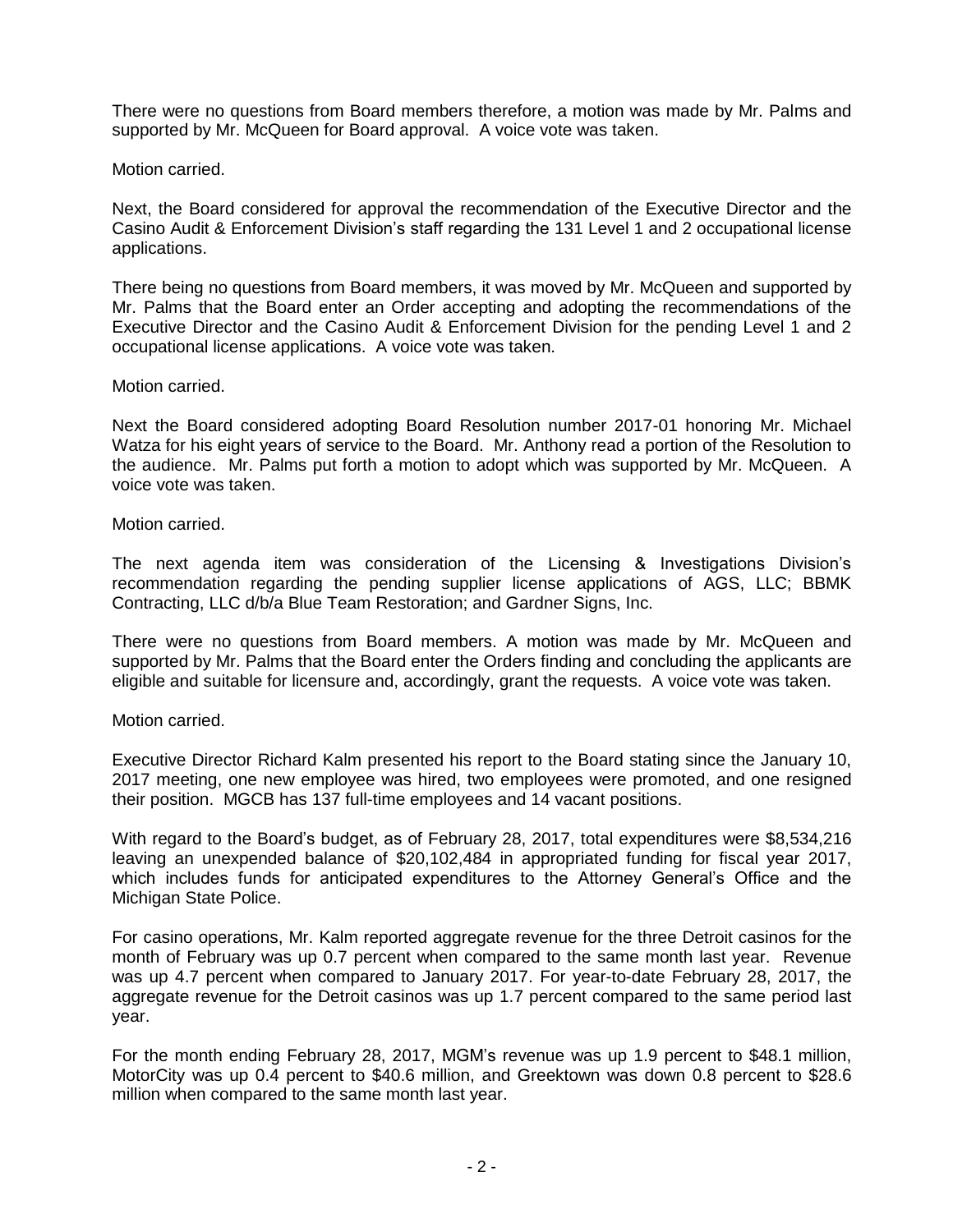Market shares for February 2017 were MGM 41%, MCC 35%, and GTC 24%. For the month ending February 28, 2017, gaming taxes for the three Detroit casinos were \$9.5 million compared to \$9.4 million for the same period last year.

For the month ending February 28, 2017, the three Detroit casinos reported submitting \$14 million in wagering taxes and development agreement payments to the City of Detroit.

With regard to supplier licensing and vendor registration, Mr. Kalm advised the Board as of February 28, 2017, 687 active vendor exemptions were registered. As of February 28, 2017, 253 casino supplier companies were granted exemption from supplier licensing requirements.

Mr. Kalm reported a total of 10 active temporary nongaming-related and six active temporary gaming-related supplier licenses in effect. There are 106 supplier licenses in effect.

Regarding occupational licensing, Mr. Kalm advised the Board as of February 28, 2017, the Board's Employee Licensing section issued a total of 2,135 occupational licenses to MGM employees; 1,706 occupational licenses to MotorCity employees; and 1,480 occupational licenses to Greektown employees. In addition, 1,618 employees of various licensed casino suppliers have been granted occupational licenses. Currently there are 67 temporary occupational licenses.

Mr. Kalm advised the Board since the January meeting, the required background investigations of 131 pending Level 1 and 2 occupational licenses have been completed. Mr. Kalm previously approved 444 renewal requests and 97 Level 3 requests on behalf of the Board.

Mr. Kalm also advised the Board of accomplishments of the Employee Licensing Section staff and Millionaire Party Enterprise Licensing staff. The employees in each of the two sections were able to develop efficiencies which allowed reduction in processing time of occupational licenses and millionaire party applications, respectively. The Employee Licensing Section achieved a 70% reduction while the Enterprise Licensing Section achieved a 48% reduction.

Mr. Kalm reported Michigan State Police (MSP) Board-related activity, noting the confidential report submitted to the Board members contained significant activity items involving MSP.

Mr. Kalm presented MSP retiring D/Sgt. William Terry with a certificate of appreciation. Terry has been with the MSP Gaming Section since December 2011.

The next item on the agenda was the request for approval of an Acknowledgement of Violation of supplier licensee Data Strategy, LLC. Mr. Dozema addressed the Board on behalf of Data Strategy acknowledging their violation and the \$5,000 sanction for performing two separate Transfers of Interest without prior approval from the Board.

There were no questions from Board members. Mr. Palms put forth the motion for approval which was supported by Mr. McQueen. A voice vote was taken.

Motion carried.

Next, Assistant Attorney General Tommy Nafso presented to the Board, a request for approval of an Acknowledgement of Violation for Detroit Entertainment, LLC (MCC). Mr. Nafso explained MCC permitted an unlicensed individual to enter a restricted area of its casino. A sanction of \$10,000 has been agreed to.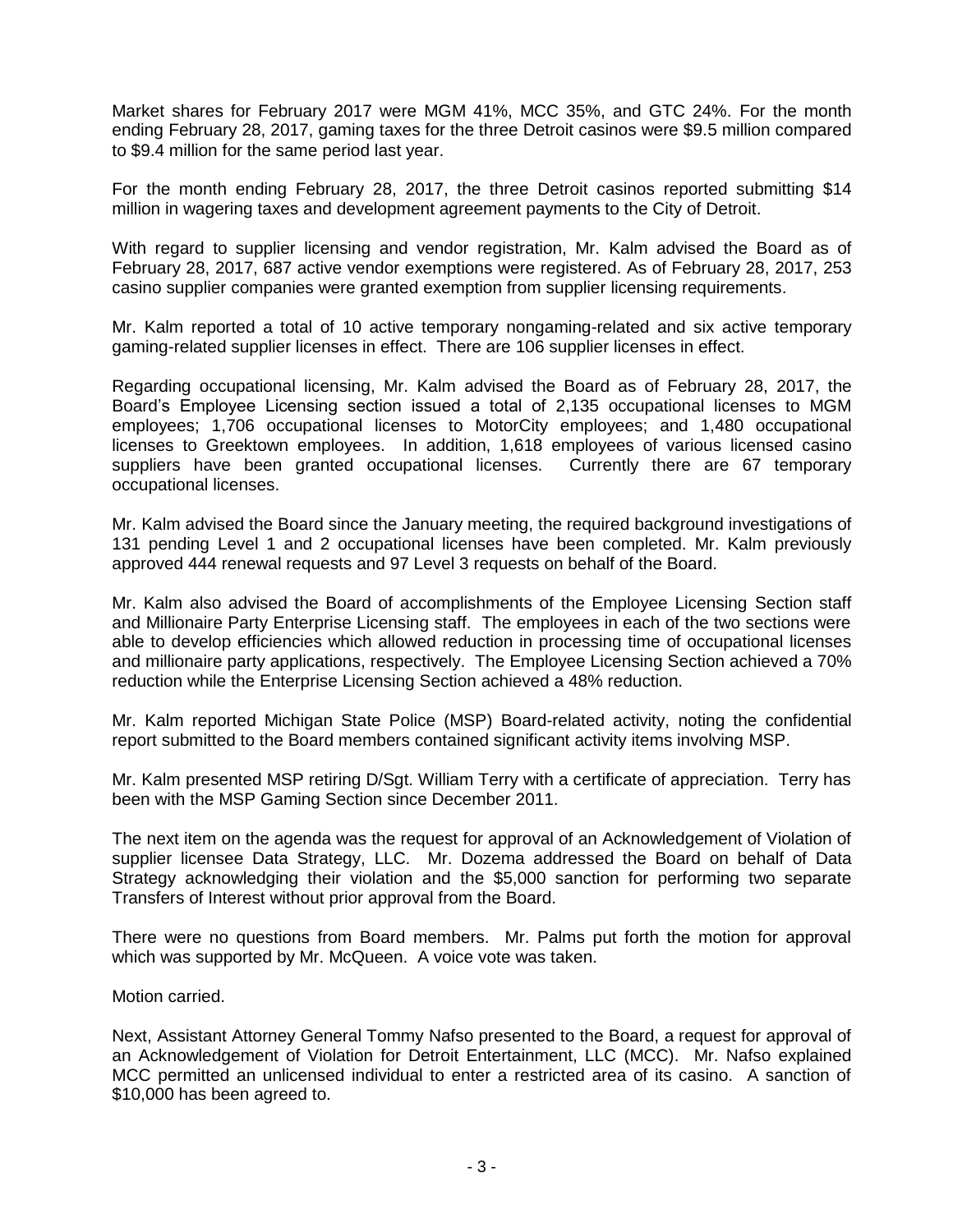Board members did not have any questions. Mr. McQueen made a motion for approval which was supported by Mr. Palms. A voice vote was taken.

## Motion carried.

Mr. Nafso then requested Board approval for an Acknowledgement of Violation for MGM Grand Detroit. MGM purchased free bet coupons for patrons from an unlicensed supplier. Mr. Ellsworth spoke on behalf of MGM stating he had nothing to add to Mr. Nafso's statement and a fine of \$25,000 has been agreed to.

Board members did not have any questions, therefore, Mr. Palms made the motion for approval which was supported by Mr. McQueen. A voice vote was taken.

#### Motion carried.

The next agenda item was a request for approval of the proposed transfers of interest pending Board approval for Avanzado, LLC; Comsource, Inc.; Data Strategy, LLC; Del Bene Produce, Inc.; Heldon Shoe Company d/b/a Red Wing Shoes; Sachse Construction and Development Company, LLC; and Suzohapp Gaming Solutions, Inc. f/k/a Happ Controls, Inc. There was no discussion or questions regarding the requests therefore a motion was made by Mr. McQueen and supported by Mr. Palms to approve the requests. A voice vote was taken.

## Motion carried.

Next agenda item was consideration of the pending supplier license renewal requests of Aristocrat Technologies, Inc., with new Key persons Patrick Joseph Ramsey and Sylvia Rusla Summers Couder; Bally Gaming, Inc. d/b/a Bally Technologies, with new Key person Kevin Michael Sheehan; China Town Market, Inc.; Comsource, Inc.; Contract Design Group, Inc.; Data Strategy, LLC with new Key person Keith Alan Grieshaber; Eagle Star, Inc. d/b/a Eagle Star Equipment; House Advantage, LLC; Midwest Game Supply Company; Perich + Partners, Limited; Reliable Landscaping, Inc.; Renaissance Man Food Services, LLC; TCS John Huxley America; Thermal-Netics, Inc.; Tom Maceri and Sons, Inc.; Tre Builders, LLC; and Unique Linen Services, Inc.

There being no questions from Board members, Mr. Palms put forth a motion which was supported by Mr. McQueen that the Board enter Orders finding the above-listed suppliers and their qualifiers eligible and suitable for license renewal and, accordingly, grant the requests for a one-year period. A voice vote was taken.

## Motion carried.

The next item on the agenda was the request for approval of the eligibility and suitability of new Key persons of casino licensee MGM Grand Detroit, John Beresford Kilroy, Jr. and Robert Winston Smith.

There were no questions from Board members. Mr. McQueen motioned for approval which was supported by Mr. Palms. A voice vote was taken.

Motion carried.